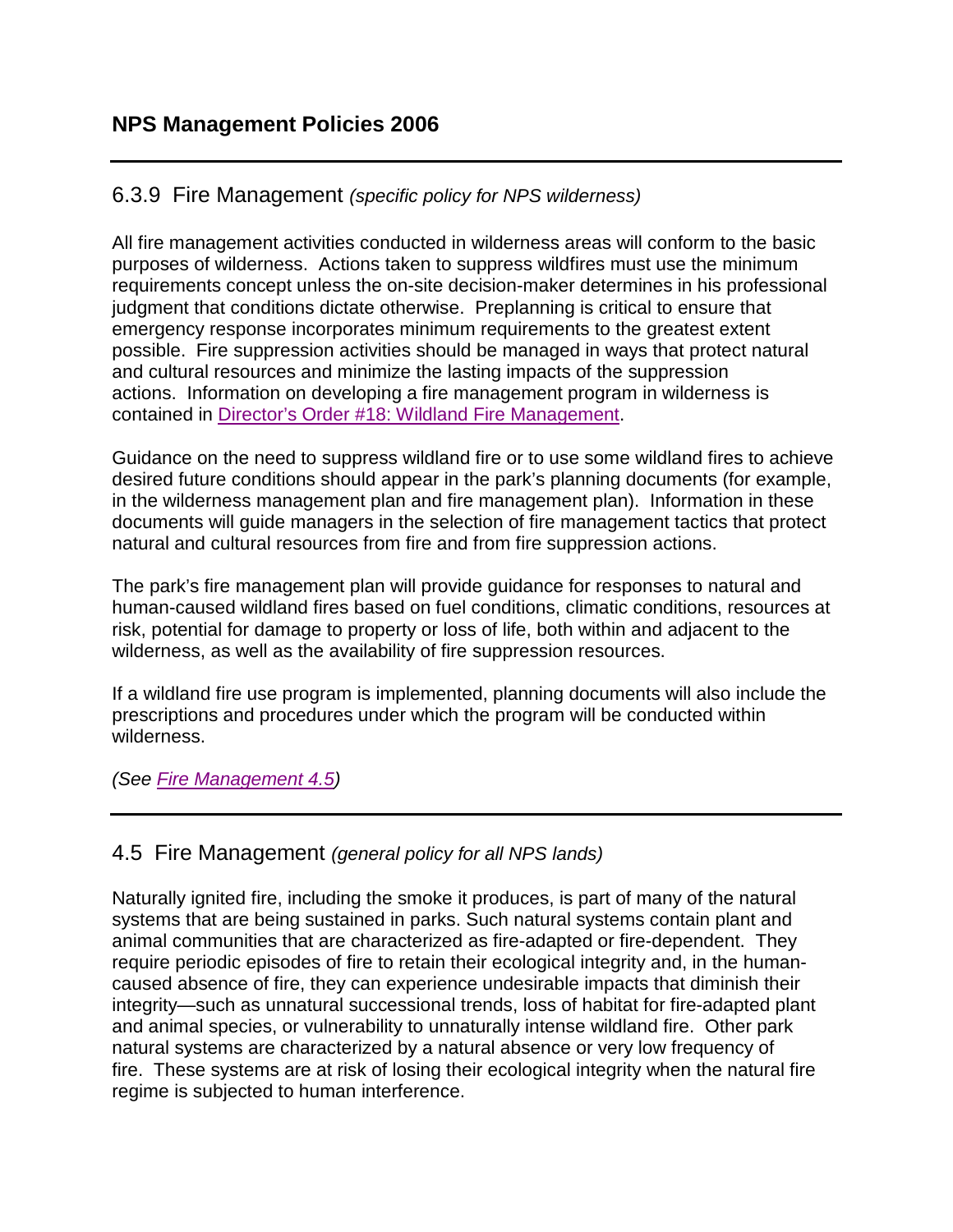Fires that burn natural or landscaped vegetation in parks are called wildland fires. Wildland fires occur from both natural and human sources of ignition. Wildland fires may contribute to or hinder the achievement of park management objectives, and management response to each wildland fire is determined by whether or not the fire occurs within prescription as identified in the park's fire management plan. Wildland fire use is the application of an appropriate management response to naturally ignited wildland fires to accomplish specific resource management objectives in predefined areas outlined in fire management plans. Prescribed fires are the deliberate ignition of fires under prescribed circumstances to accomplish resource management objectives in predefined areas outlined in approved fire management plans.

Fire management consists of a program of activities designed to meet management objectives for protection of resource values, life, and property and, where appropriate, for using naturally ignited and human-ignited wildland fires as management tools. Park fire management programs designed specifically to meet park resource management objectives—including allowing fire to perform its natural role as much as practicable will ensure that firefighter and public safety are not compromised.

Parks with vegetation capable of burning will prepare a fire management plan that is consistent with federal law and departmental fire management policies, and that includes addressing the need for adequate funding and staffing to support the planned fire management program. The plan will be designed to guide a program that

- responds to the park's natural and cultural resource objectives;
- provides for safety considerations for park visitors, employees, and developed facilities;
- addresses potential impacts on public and private neighbors and their property adjacent to the park; and
- protects public health and safety.

The fire management plan will also include guidance on determining in which situations natural regeneration of a burned ecosystem is appropriate and when management actions are needed to restore, stabilize, or rehabilitate an area following wildland fire.

Environmental and cultural resource compliance documentation developed in support of the plan will consider the effects of fire on air quality, water quality, and human health and safety. It will also discuss the influence of fire, fire management, and the potential consequences and effects of fire exclusion on the ability of the park to meet its natural and cultural resource management objectives. Preparation of the plan and supporting documents will include collaboration with appropriate NPS natural and cultural resource offices, adjacent communities, interest groups, state and federal agencies, and tribal governments, with cooperating agency status granted when requested by eligible adjacent communities, state and federal agencies, and tribal governments.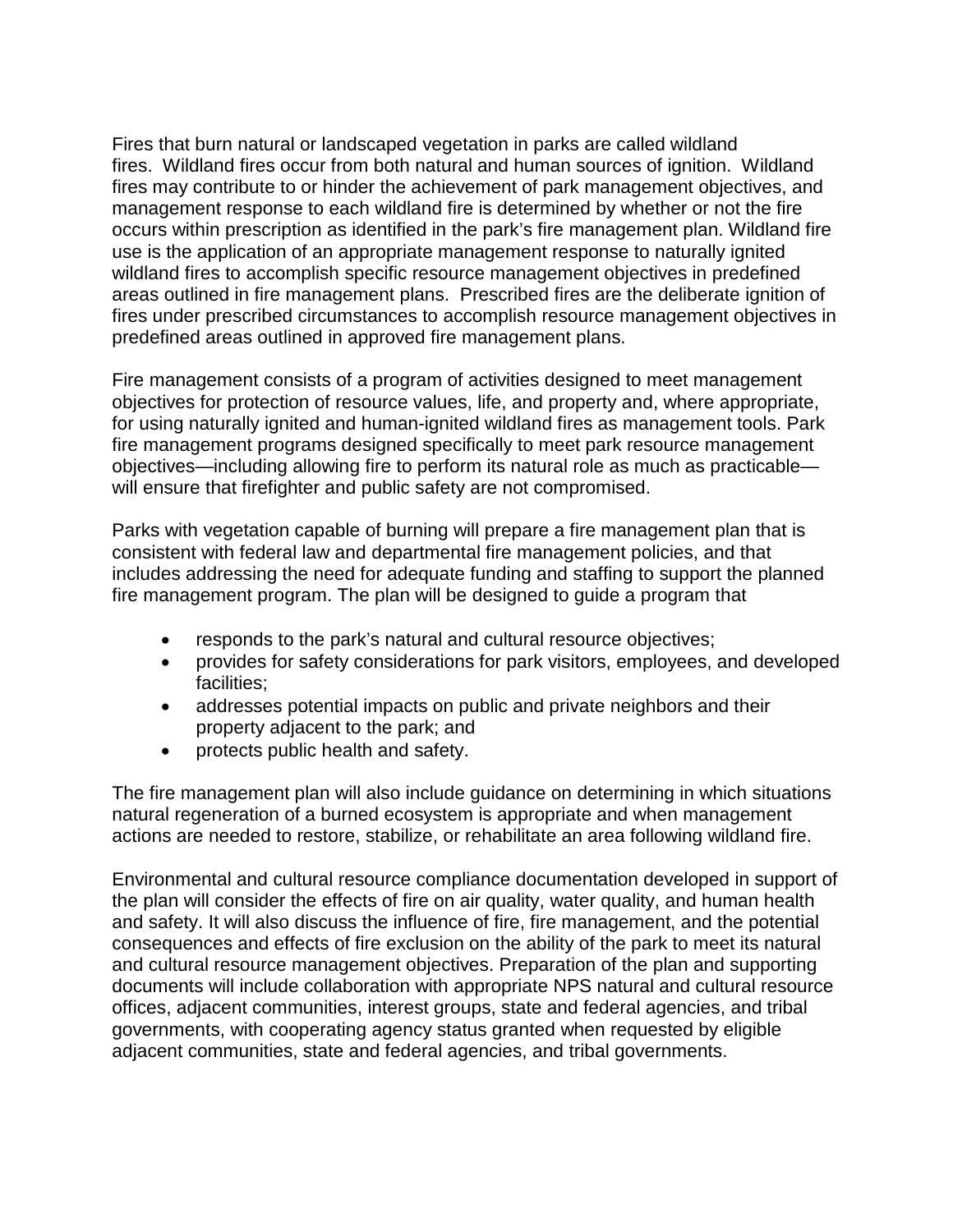All wildland fires will be effectively managed through application of the appropriate strategic and tactical management options as guided by the park's fire management plan. These options will be selected after comprehensive consideration of the resource values to be protected, firefighter and public safety, costs, availability of firefighting resources, weather, and fuel conditions. Naturally ignited and human-ignited fires managed to achieve resource management and fuel treatment objectives, and the smoke they produce, will both be managed to comply with applicable local, state, and federal air quality regulations. Such fires will also include monitoring programs that record fire behavior, smoke behavior, fire decisions, and fire effects to provide information on whether specific objectives are met and to improve future fire management strategies. All parks will use a systematic decision-making process identified in their fire management plans or other documents to determine the most appropriate management strategies for all unplanned ignitions and for any naturally or management-ignited fires that are no longer meeting resource management objectives.

Parks lacking an approved fire management plan may not use resource benefits as a consideration influencing the selection of a suppression strategy; they must consider the resource impacts of suppression alternatives in their decisions. Until a plan is approved, parks must immediately suppress all wildland fires, taking into consideration park resources and values to be protected, firefighter and public safety, costs, availability of firefighting resources, weather, and fuel conditions. Parks will use methods to suppress wildland fires that minimize the impacts of the suppression action and the fire and are commensurate with effective control, firefighter and public safety, and resource values to be protected.

Burnable vegetation in many parks includes areas that are hazardous to specific park resources or human safety and property because of the presence of fuels that could carry wildland fire into special resource protection zones, developed areas, or outside park boundaries. The fire management plan will address strategies for preventing the accumulation of hazardous fuels in specific areas and for eliminating hazardous conditions that may have developed over time due to past fire suppression programs or ongoing development activities. These strategies will entail strategic planning, interdisciplinary coordination, and interorganizational collaboration as needed to provide appropriate treatment using adaptive management practices that range from site specific to landscape level. Although prescribed fire remains the preferred and most widely used NPS tool for managing the accumulation of hazardous fuels, the strategies will incorporate other activities, such as manual, mechanical, biological and, rarely, chemical treatments (applying integrated pest management principles), that may be appropriate in specific instances, as guided by NPS and DOI policies and legal requirements.

More details on wildland fire management, including interagency and Department of the Interior policies and requirements, are contained in [Director's Order #18: Wildland Fire](http://www.nps.gov/policy/DOrders/DO_18.pdf)  [Management.](http://www.nps.gov/policy/DOrders/DO_18.pdf)